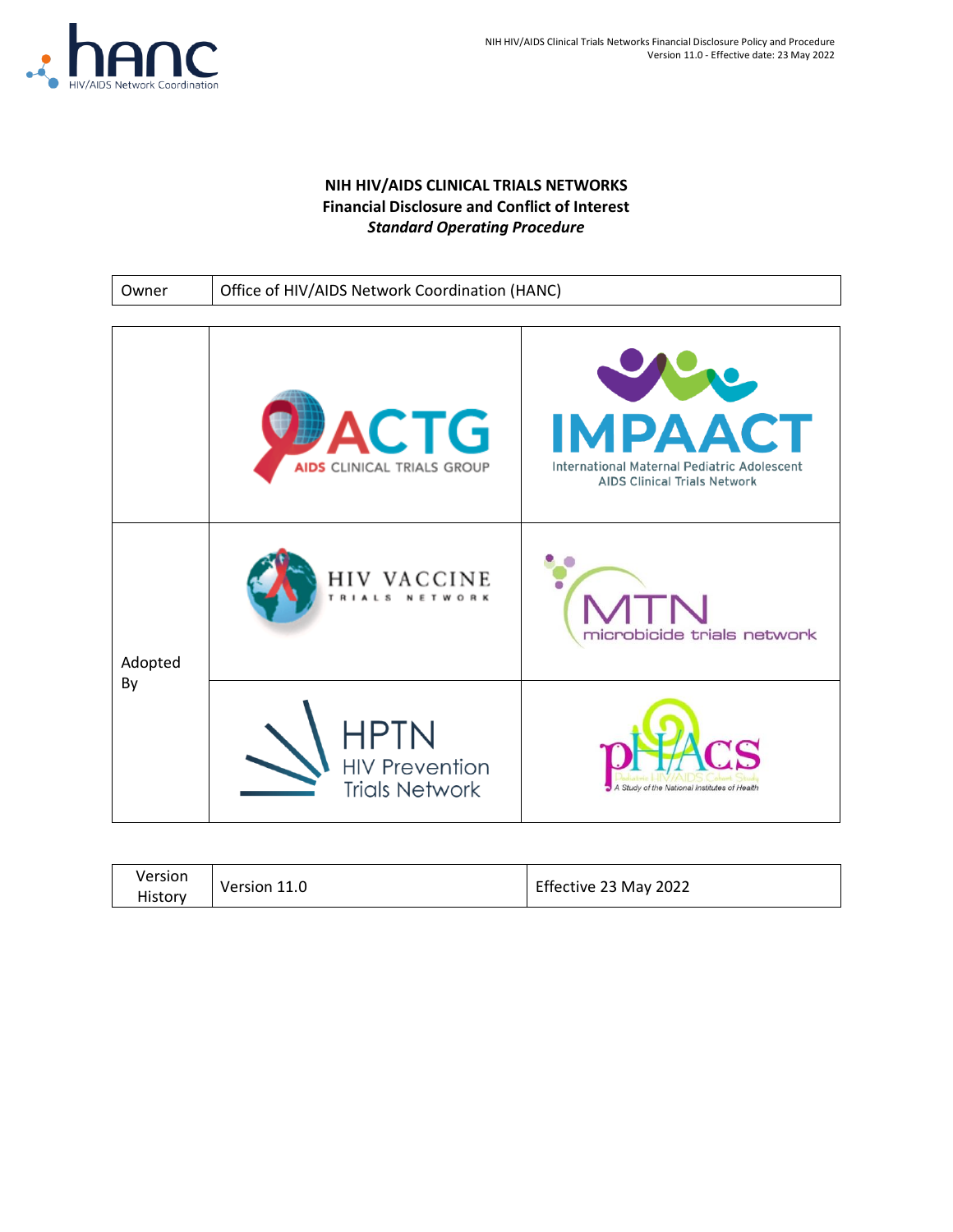# **NIH HIV/AIDS CLINICAL TRIALS NETWORKS Financial Disclosure and Conflict of Interest Guidelines** *Standard Operating Procedure*

# **Table of Contents**

[APPENDIX Guidelines for Completing Statement of Financial, Equity, and Intellectual Property Interests7](#page-8-0)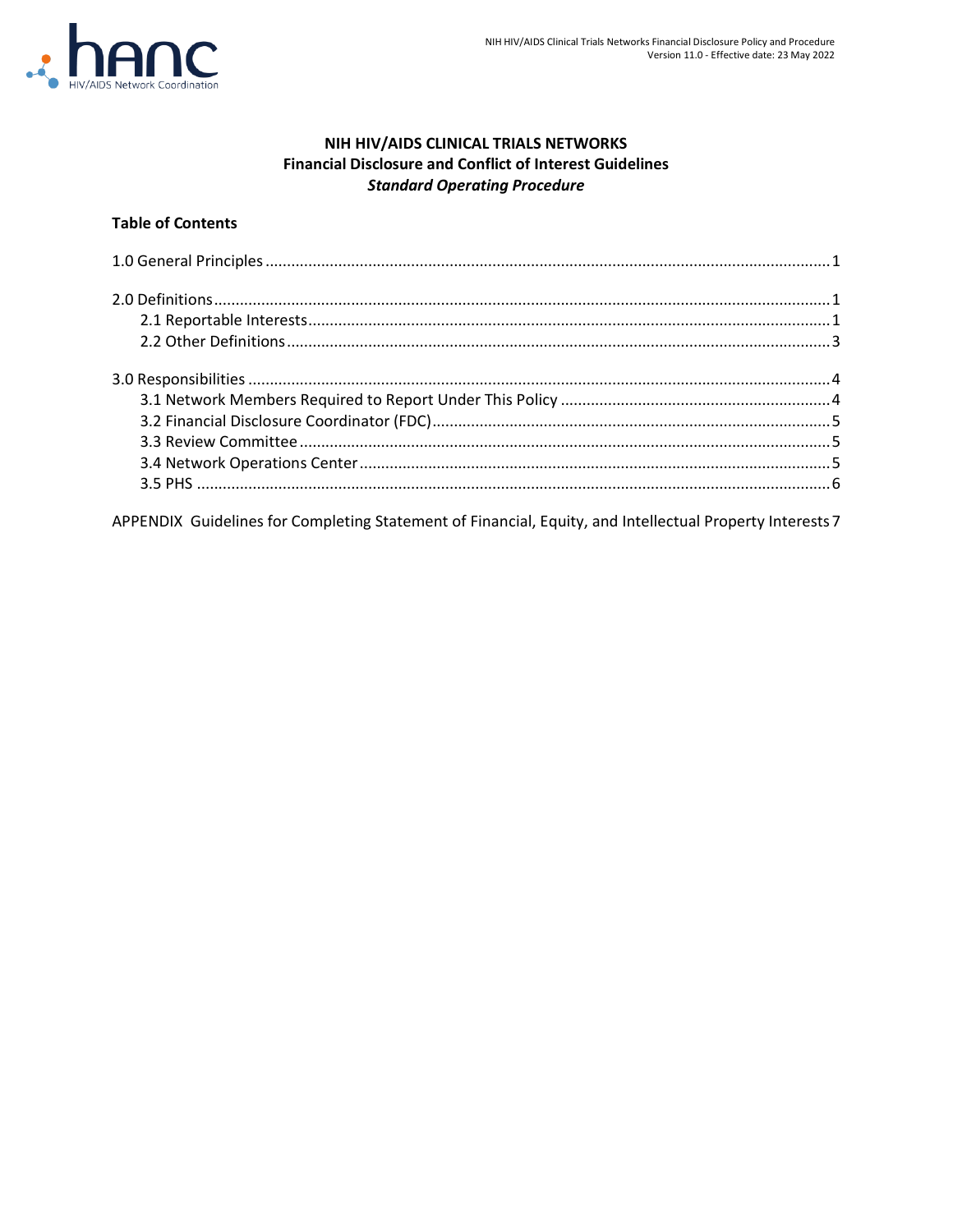

# **HIV/AIDS CLINICAL TRIALS NETWORKS Financial Disclosure and Conflict of Interest Guidelines** *Standard Operating Procedure*

## <span id="page-2-0"></span>**1.0 General Principles**

Title 42CFR50, "Responsibility of Applicants for Promoting Objectivity in Research for Which PHS Funding Is Sought," requires the networks to establish and manage a system that ensures the research is not biased by any conflicting financial interest.

In order to satisfy this requirement for the U.S. Public Health Service (PHS), the following guidelines have been developed and are intended to identify significant financial interests of researchers in the NIH HIV/AIDS Clinical Trials Networks and avoid conflicts of interest, or the appearance of such conflicts, in activities of the networks.

Network members and affiliated investigators play many professional roles and it is expected that network members have non-network professional activities. Such interactions might be viewed as ones that engender conflicts of interest and/or influence the decisions of members as they relate to the networks. This document outlines the networks' approach to collecting disclosures of significant financial interest from investigators in leadership roles. Submission of a financial disclosure statement to the network(s) does not release members from their own institutions' conflict of interest submission requirements nor the requirement for collection of financial disclosures by your site for FDA-regulated studies.<sup>1</sup>

Disclosure of significant financial interests by network members will allow for perceived conflicts of interest to be addressed by the appropriate network review committee. Please contact your network(s) for more information on the review and resolution of perceived conflicts of interest.

## <span id="page-2-1"></span>**2.0 Definitions**

## <span id="page-2-2"></span>2.1 Reportable Interests

## Equity Interest

"Equity Interest" is defined as any ownership interest (i.e. stocks or shares) in a relevant entity. Members are required to disclose all equity interests in any and all relevant entities (including non-publicly traded) that amount to more than a five percent ownership interest; or when aggregated with family members' interests, exceed \$5,000 annually (per entity) determined by fair market value. Exception: exclude ownership of diversified mutual fund shares, unless you or a family member directly controls the investment decisions.

## Intellectual Property Interest

Intellectual property rights (patents, copyrights, licensures, and royalties) related to a relevant

 $1$  NOTE: This SOP does not address or satisfy FDA Financial Disclosure by Clinical Investigators Requirements identified in  $21$  CFR 321.53 and  $21$ [CFR 812.43](http://www.accessdata.fda.gov/scripts/cdrh/cfdocs/cfcfr/CFRSearch.cfm?fr=812.43) which state that the IND/IDE sponsor shall obtain sufficient accurate financial information that will allow an applicant of a marketing application to submit complete and accurate certification or disclosure statements as required unde[r 21 CFR 54.](http://www.accessdata.fda.gov/scripts/cdrh/cfdocs/cfcfr/CFRSearch.cfm?CFRPart=54&showFR=1) Members may be required to submit additional conflict of interest reports at the request of an IND holder. For more information, please view the DAIDS/RSC Protocol Registration Offic[e website.](http://rsc.tech-res.com/protocolregistration/)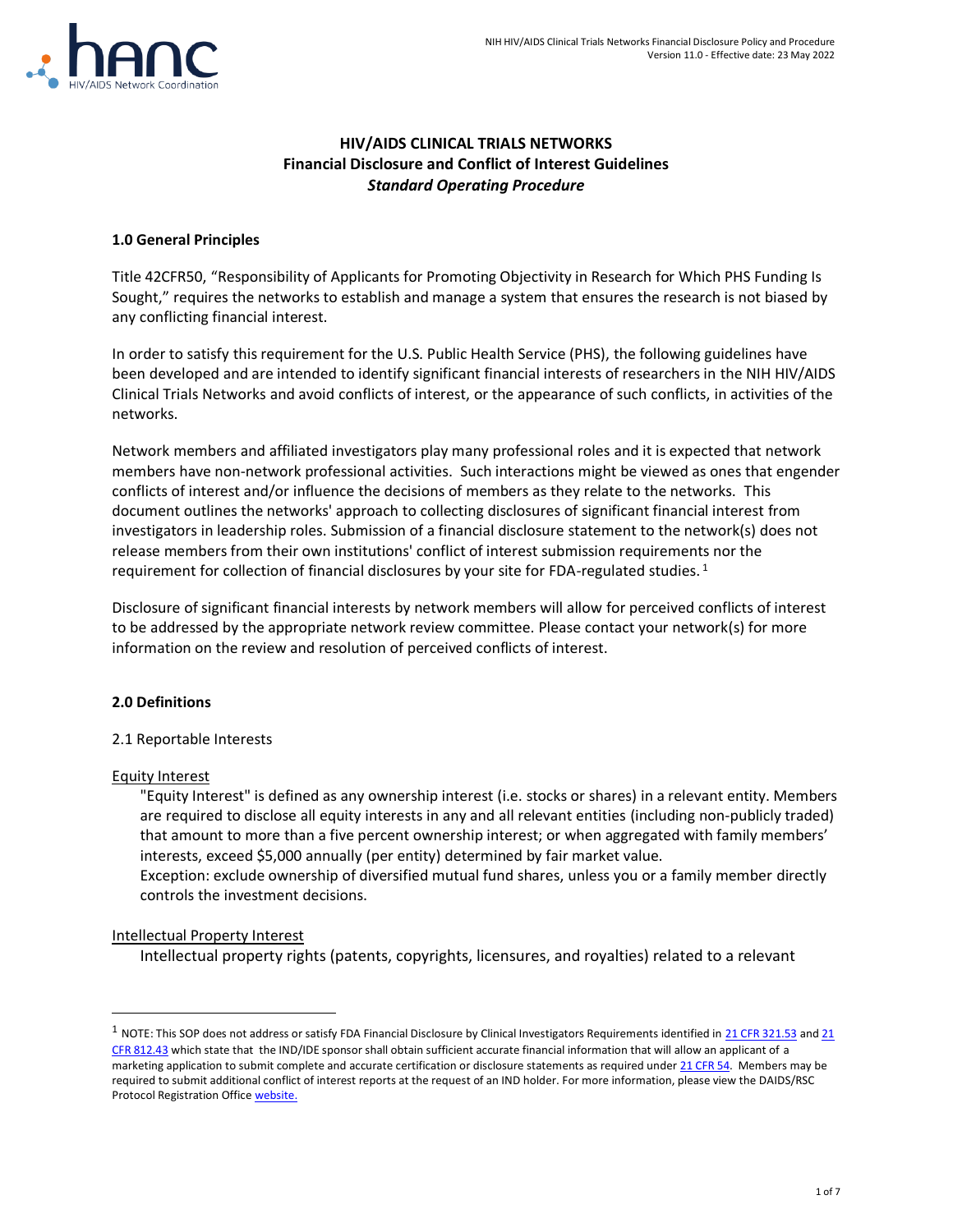

entity, product or product line. Declare upon receipt of income from rights and interests, if those payments, in aggregate with all other stipulated sources, shall exceed \$5,000, and upon execution of a licensing or equivalent agreement that creates a right to receive income in the future that is directly and significantly related to a relevant entity.

## Relevant Entity

An entity whose product or treatment:

- ❑ Is involved in a network trial;
- ❑ Is being considered for inclusion in a study;
- ❑ Competes with a product or treatment included in a network clinical trial; and/or
- ❑ Will benefit a member voting on a matter and thereby potentially influence his/her vote when the investigator could directly and significantly affect the design, conduct, or reporting of PHS-funded research.

## Significant Financial Interest

"Significant Financial Interest" means any stock options, or anything of monetary value from a relevant entity (e.g., pharmaceutical, diagnostic, biologic, software, assay or related products engaged in collaborations with the networks; consultant fee including lecture/seminar fees; intellectual property income; teaching fees; equipment; equities; gifts; honoraria; travel; direct salary support or other direct benefits from industry-sponsored research; service grant; contract; or membership on scientific/clinical advisory board) from a public or nonprofit entity that when aggregated for the network member and family members **exceed \$5,000 annually**. Whether made directly or indirectly (except as noted below), all payments made on behalf of a company (including its agent or contractor reimbursements) must be considered in determining the aggregated total of the monetary interest in an entity. This applies to financial interests in a single entity and not a total of financial interests in numerous entities combined.

## Title 42CFR50 does not require the reporting of:

- ❑ Salary, royalties, other remuneration provided from the member's institution to the network member or family member (e.g., salary support from an industry grant or contract that is given to a network member's institution and that pays a portion of his/her salary as compensation for his/her time and effort spent on a specific clinical trial or research project).
- ❑ Anything of monetary value given to the institution or to the member exclusively in support of research or the clinical trial.
- ❑ Income from seminars, lectures, or teaching engagements sponsored by and service on advisory or review panels for a federal, state, or local government agency, an Institution of higher education as defined at 20 U.S.C. 1001(a), an academic teaching hospital, a medical center, or a research institute that is affiliated with an Institution of higher education.
- ❑ Income from investment vehicles, such as mutual funds and retirement accounts, as long as the investigator does not directly control the investment decisions made in these vehicles.
- ❑ Sponsored travel where expenses are paid by a Network, a Clinical Research Site, a federal, state or local government agency, an Institution of Higher Education, an academic teaching hospital, a medical center, or a research institute that is affiliated with an Institution of Higher Education. Note: ACTG does not require investigators to report their travel.

## Stock Options

A "stock option" is an option to buy stock in a company at a future date at an agreed price ("strike price"). All stock options in relevant entities with significant financial interests must be disclosed. Stock options must always be disclosed, regardless of the shares' strike price or whether the company concerned is being publically traded.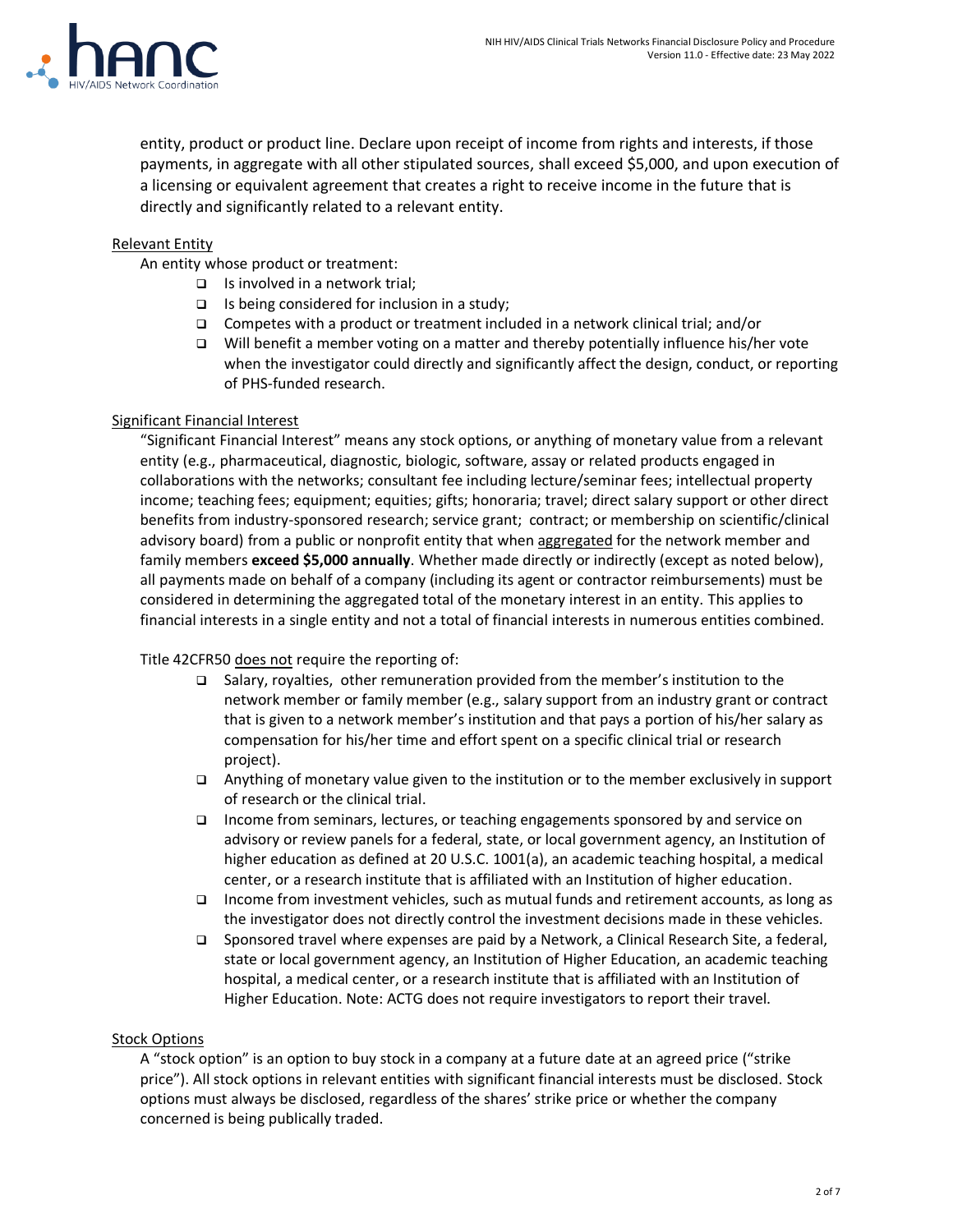

## <span id="page-4-0"></span>2.2 Other Definitions

### Conflict Management Plan

A "conflict management plan" describes one or more actions to manage, reduce, or eliminate a conflict identified by the relevant committee chair or review committee.

### Disclosure

"Disclosure" is the act of reporting all significant financial interests or intellectual property rights on a "Statement of Financial, Equity, and Intellectual Property Interests". Disclosures will be made through the cross-network online reporting system (found at https://fd.hanc.info).

#### Family Member

A "family member" is defined as a spouse or dependent child of a network member required to disclose under this policy.

#### Grantee Institution

A "grantee institution" is defined as the entity or organization that received and manages the NIH HIV/AIDS network clinical trial research funding.

#### Manage

Taking action to address a financial conflict of interest, action can include reducing or eliminating the financial conflict of interest, to ensure, to the extent possible, that the design, conduct, and reporting of research will be free from bias.

#### Network

A "network" is defined as an affiliated group of national and international medical research institutions and investigators supported and/or sponsored by NIH to conduct clinical HIV/AIDS research to develop safe and effective drugs, prevention strategies, and HIV vaccines. In the terms of its grant awards, DAIDS has delegated the financial disclosure reporting responsibilities to the networks. The networks adhering to this policy include: the AIDS Clinical Trial Group (ACTG), the HIV Prevention Trials Network (HPTN), the HIV Vaccine Trials Network (HVTN),), the International Maternal Pediatric Adolescent AIDS Clinical Trials Group (IMPAACT), the Microbicide Trials Network (MTN), and the Pediatric HIV/AIDS Cohort Study (PHACS).

## Network Members required to disclose under this policy

The following people will be asked to submit financial disclosure statements from each of the six NIH HIV/AIDS Clinical Trials Networks:

- ❑ All members of leadership (executive), endpoint, and scientific review committees;
- ❑ All members of network study monitoring committees; and/or
- ❑ Protocol team chairs, co (vice) chairs, and protocol team members that make direct and significant contribution to the data or the study as determined by network leadership (e.g., protocol virologist, immunologist, SDMC personnel, and pharmacologist).

Members of a protocol team who do not have key decision-making roles are not required to disclose under this policy. Neither are industry representatives and federal government employees, who are required to report under other federal guidelines. Community representatives are also exempt.

#### Recusal

"Recusal" is the act of removing oneself from deliberations or voting on a matter because of a potential or real conflict of interest. All recusals should be recorded in the relevant summaries of committee and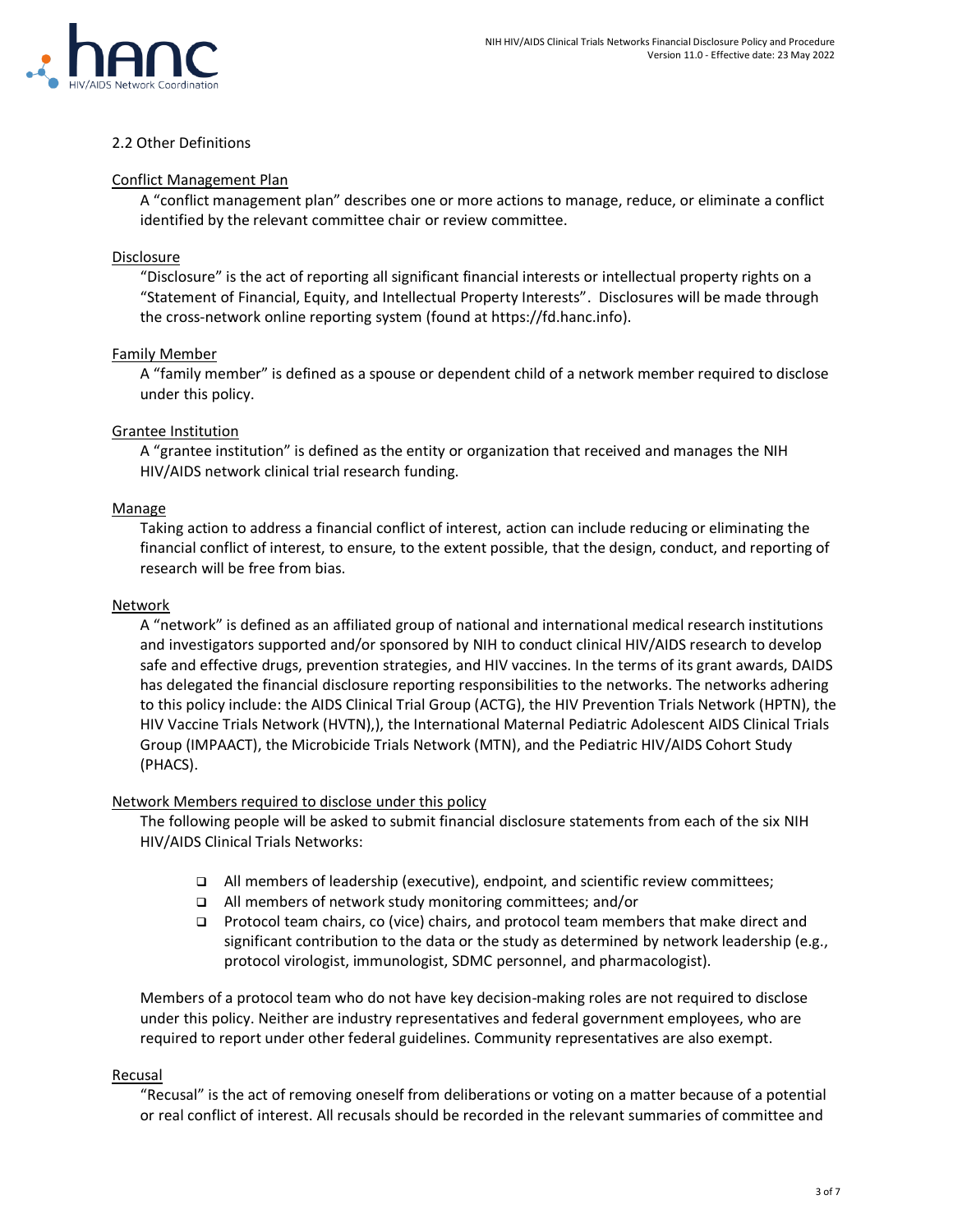

other group meetings.

## Review Committee

"Review Committee" is the group(s) charged by each network to consider and adjudicate conflicts of interest.

## <span id="page-5-0"></span>**3.0 Responsibilities**

## <span id="page-5-1"></span>3.1 Network Members Required to Report Under This Policy

All network members who are required to report under this policy must complete an online "Statement of Financial, Equity, and Intellectual Property Interests" (found at: https://fd.hanc.info) at least annually, or when joining a protocol team or committee. The FDC (via the cross-network online reporting system) will inform network members required to report of the need to submit a new or revised "Statement of Financial, Equity, and Intellectual Property Interests" annually as determined by the networks. If there is a significant change in the member's interests in the following year, it is incumbent upon the member to report said change to his/her network at the time of the change. Each completed statement should cover the previous 12 months and present day circumstances. Members new to the network and who are required to report must submit the statement within 60 days of joining the network. Members are obliged to report their financial, equity, and intellectual property interests until one year after the completion of the study as defined by DAIDS (i.e.; primary analysis is complete, primary manuscript is accepted, and all participants are off study). Failure to provide the statement by the stated deadline will result in suspension of member participation in committee and protocol team activities until a statement is received.

In the event that a network clinical trials site will discontinue participation in network-sponsored studies, the financial disclosure policy will continue to apply for a 12-month period subsequent to the final protocol visit completed at the site, or until the protocol database at the network statistical and data management center is officially locked, whichever is sooner. In the event of a clinical trial staff member being involved in a manuscript, the network financial disclosure policy will continue for this member until the manuscript is completed or the staff member no longer collaborates on it.

It is a network expectation that members required to disclose under this policy are taking the appropriate actions to ensure that they are in compliance with the financial disclosure requirements of their home institutions. Network members are also required to inform their home institutions of any conflict of interest identified by a network review committee.

If a conflict is identified by the network's review committee, the individual must prepare or agree to an appropriate conflict management plan describing one or more actions to manage, reduce, or eliminate such conflicts of interest. This management plan should include an answer to the question of whether the individual and Network believes that the significant financial interest poses a conflict of interest, i.e., will a decision made by a group benefit the member voting on a matter and thus potentially influence his/her vote? The management plan may include, but is not limited to, the following:

- ❑ Monitoring of research activities by independent reviewers;
- ❑ Modification of the research plan;
- ❑ Disqualification from participation in all or a portion of the study(ies);
- ❑ Divestiture of significant financial interests that create conflicts;
- ❑ Severance of relationships that create conflicts;
- ❑ Recusal from voting on questions or matters involving products of the entity in question or its direct competitors (i.e., those entities having a similar scientific mission – development of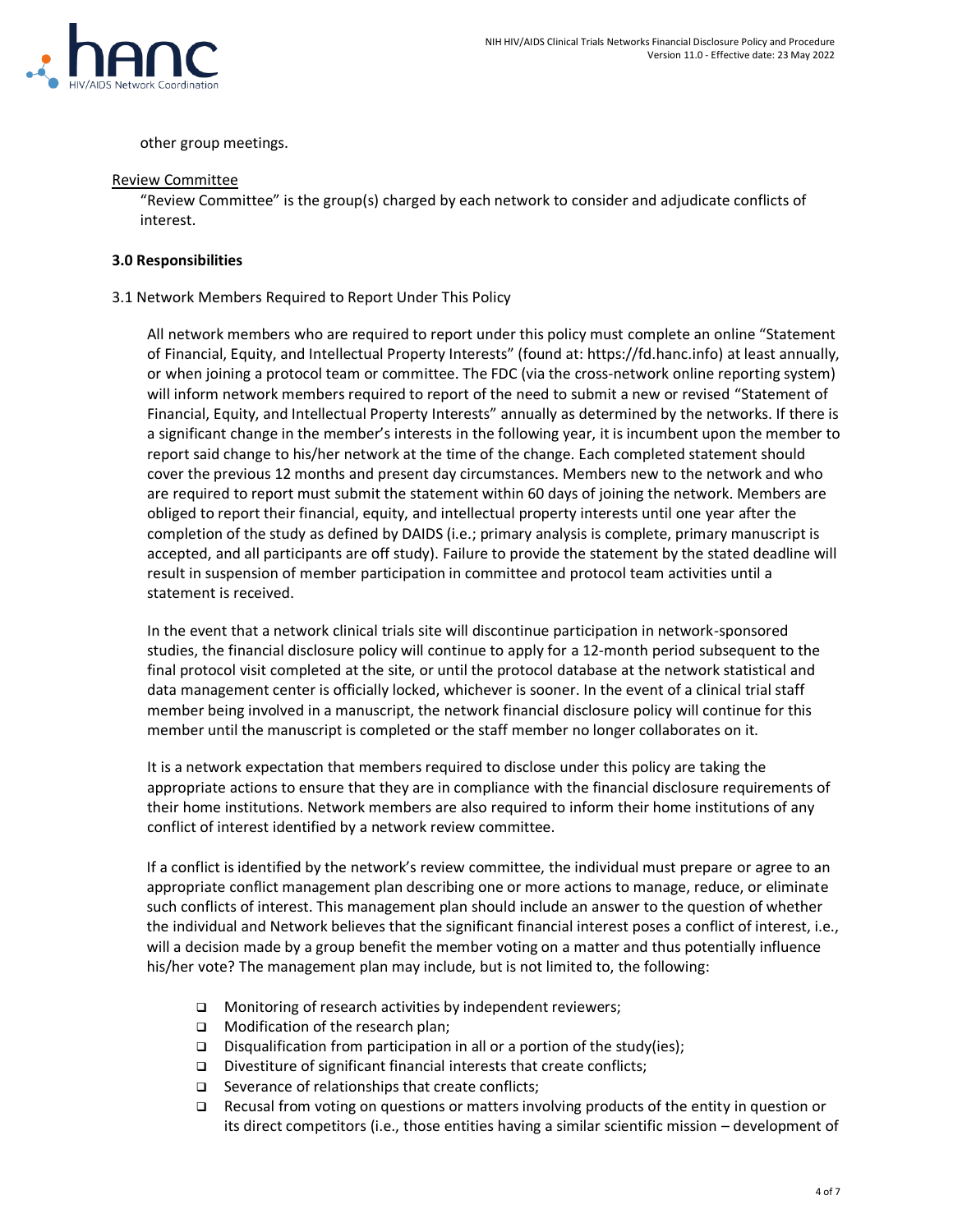

HIV vaccine, topical microbicide HIV prevention product, HIV treatment products, etc.)

In any case in which it is determined that network-affiliated research whose purpose is to evaluate the safety or effectiveness of a drug, medical device, or treatment has been designed, conducted, or reported by a network member with a conflicting interest that was not disclosed or managed as required, the member must disclose the conflicting interest in each public presentation of the results of the research.

If an individual does not agree with the decision of the chair(s) of the relevant committees regarding a significant financial interest posing a conflict of interest which, in turn, requires a conflict management plan, the individual may appeal the decision. To do so, the network member should refer to his/her respective network(s) policies and procedures guide.

<span id="page-6-0"></span>3.2 Financial Disclosure Coordinator (FDC)

An FDC will collect the statements, maintain a database of records, and follow network policies on managing significant financial interests.

## <span id="page-6-1"></span>3.3 Review Committee

Open disclosure is the primary means of managing conflicts of interest. If the relevant committee(s) are aware of the network members' disclosure, degrees of involvement, and status on teams, actions and/or statements of those members can be evaluated based on knowledge of the disclosure. A conflict of interest exists when the relevant chair(s) reasonably determines that a significant financial interest could directly and significantly affect the design, conduct, or reporting of PHS-funded research [see 42 CFR 50.603, "Financial Conflict of Interest]. If the relevant chair(s) determines a conflict exists, the chair(s) will request that the network member submit in writing a proposed conflict management plan that may be approved or modified by the relevant chair(s).

The review committee members will consider the submitted conflict management plan and report their findings to the relevant Network Operations Center.

## <span id="page-6-2"></span>3.4 Network Operations Center

An FDC shall be appointed by the network operations center to maintain a secure record of all Statements of Financial, Equity, and Intellectual Property Interests submitted to the operations center.

Database records of network members disclosing significant financial interests in a relevant entity will be maintained to assist the relevant committee chair(s) and protocol chairs to determine whether potential conflicts of interest exist. If a conflict is identified, the network operations center will document and assist in the administration of the resulting conflict management plan.

**eRA Commons Module Reporting:** The network operations center and/or grantee institution will inform the relevant funding agency chief grants management officer or chief contracting officer, as appropriate, of the existence of any financial conflict of interest before spending any PHS funds awarded under a new award. Conflicts identified during the award period will be reported to the PHS within 60 days of identifying them. *The networks and/or grantee institutions will report all conflicts of interest through the [online eRA Commons](https://era.nih.gov/) FCOI Module. These reports will indicate whether the conflict of interest has been managed, reduced, or eliminated.*

The network operations center will maintain records of all actions taken by the network with respect to each conflict of interest for at least three years from the date of the final expenditure report of the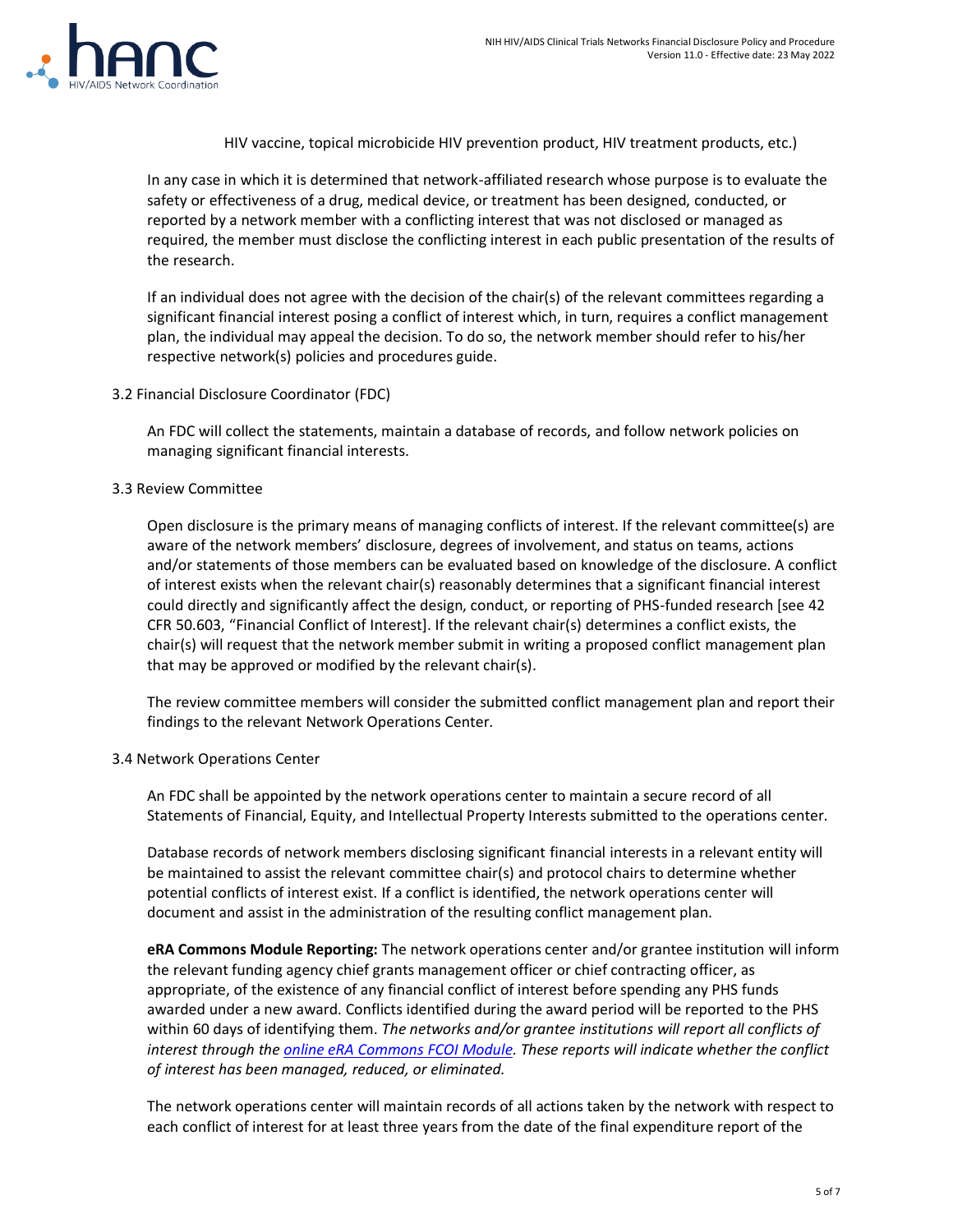

grant and make information available to the Department of Health and Human Services as necessary regarding all conflicts of interests identified by the network and how those conflicts of interest have been managed, reduced, or eliminated.

The network operations center and/or grantee institution is required to ensure public accessibility, via a publicly accessible website or written response to any requestor within five business days of a request, of information concerning any significant financial interest disclosed to the institution that meets the following three criteria:

- ❑ The significant financial interest was disclosed and is still held by the investigator;
- ❑ The institution determines that the significant financial interest is related to the network research; and
- ❑ The institution determines that the significant financial interest is a financial conflict of interest.

The information to be made public will include, at a minimum: the member's name; the title and role with respect to the research project; the name of the entity in which the significant financial interest is held; the nature of the significant financial interest; and the approximate dollar value of the significant financial interest; or a statement that the interest is one whose value cannot be readily determined through reference to public prices or other reasonable measures of fair market value. Information concerning the significant financial interests of an individual subject to paragraph will remain available, for responses to written requests or for posting via the network's and/or grantee institution's publicly accessible website for at least three years from the date that the information was most recently updated.

The network operations center will maintain copies of the conflict management plans approved by the relevant committees.

## <span id="page-7-0"></span>3.5 PHS

When PHS staff has concerns that a conflict or perceived conflict of interest may exist, the concerns and relevant information will be forwarded to the relevant committee(s) for determination and appropriate action. PHS representatives at NIH Division of AIDS (DAIDS) will consult with the relevant committee(s) about any general issue or specific problem that may arise during the course of any DAIDS-sponsored trial.

The Director of DAIDS or his/her designee may review these guidelines and make appropriate recommendations.

An audit of the Financial Disclosure and Conflict of Interest Program of the network (including guidelines, education, and implementation) may be undertaken by DAIDS as part of the performance evaluation of the group.